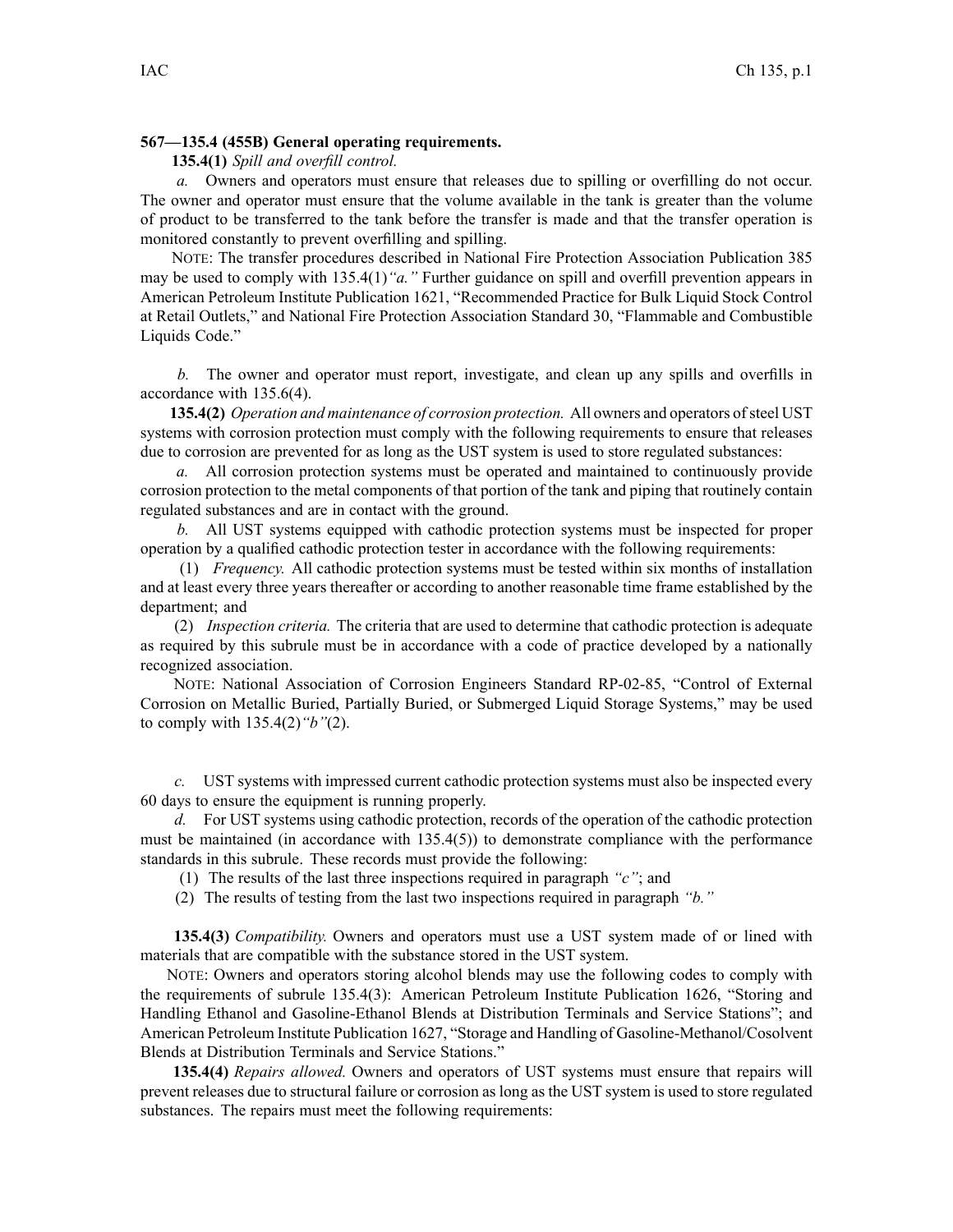*a.* Repairs to UST systems must be properly conducted in accordance with <sup>a</sup> code of practice developed by <sup>a</sup> nationally recognized association or an independent testing laboratory.

NOTE: The following codes and standards may be used to comply with 135.4(4)*"a"*: National Fire Protection Association Standard 30, "Flammable and Combustible Liquids Code"; American Petroleum Institute Publication 2200, "Repairing Crude Oil, Liquified Petroleum Gas, and Product Pipelines"; American Petroleum Institute Publication 1631, "Recommended Practice for the Interior Lining of Existing Steel Underground Storage Tanks"; and National Leak Prevention Association Standard 631, "Spill Prevention, Minimum 10 Year Life Extension of Existing Steel Underground Tanks by Lining Without the Addition of Cathodic Protection."

*b.* Repairs to fiberglass-reinforced plastic tanks may be made by the manufacturer's authorized representatives or in accordance with <sup>a</sup> code of practice developed by <sup>a</sup> nationally recognized association or an independent testing laboratory.

*c.* Metal pipe sections and fittings that have released product as <sup>a</sup> result of corrosion or other damage must be replaced. Fiberglass pipes and fittings may be repaired in accordance with the manufacturer's specifications.

*d.* Repaired tanks and piping must be tightness tested in accordance with 135.5(4)*"c"* and 135.5(5)*"b"* within 30 days following the date of the completion of the repair excep<sup>t</sup> as provided in subparagraphs (1) to (3) below:

(1) The repaired tank is internally inspected in accordance with <sup>a</sup> code of practice developed by <sup>a</sup> nationally recognized association or an independent testing laboratory; or

(2) The repaired portion of the UST system is monitored monthly for releases in accordance with <sup>a</sup> method specified in 135.5(4)*"d"* through *"h"*; or

(3) Another test method is used that is determined by the department to be no less protective of human health and the environment than those listed above.

*e.* Within six months following the repair of any cathodically protected UST system, the cathodic protection system must be tested in accordance with 135.4(2)*"b"* and *"c"* to ensure that it is operating properly.

*f.* UST system owners and operators must maintain records of each repair for the remaining operating life of the UST system that demonstrate compliance with the requirements of this subrule.

**135.4(5)** *Reporting and record keeping.* Owners and operators of UST systems must cooperate fully with inspections, monitoring and testing conducted by the department, as well as requests for document submission, testing, and monitoring by the owner or operator pursuan<sup>t</sup> to Section 9005 of Subtitle I of the Resource Conservation and Recovery Act, as amended.

*a. Reporting.* Owners and operators must submit the following information to the department:

(1) Notification for all UST systems (135.3(3)), which includes certification of installation for new UST systems (135.3(1)*"e"*);

(2) Reports of all releases including suspected releases (135.6(1)), spills and overfills (135.6(4)), and confirmed releases (135.7(2));

(3) Corrective actions planned or taken including initial abatement measures (135.7(3)), initial site characterization (135.9(455B)), free product removal (135.7(5)), investigation of soil and groundwater cleanup and corrective action plan (135.8(455B) to 135.12(455B)); and

(4) A notification before permanen<sup>t</sup> closure or change-in-service (135.15(2)).

*b. Record keeping.* Owners and operators must maintain the following information:

(1) A corrosion expert's analysis of site corrosion potential if corrosion protection equipment is not used (135.3(1)*"a"*(4); (135.3(1)*"b"*(3)).

(2) Documentation of operation of corrosion protection equipment (135.4(2));

(3) Documentation of UST system repairs (135.4(4)*"f"*);

(4) Recent compliance with release detection requirements (135.5(6)); and

(5) Results of the site investigation conducted at permanen<sup>t</sup> closure (135.15(5)).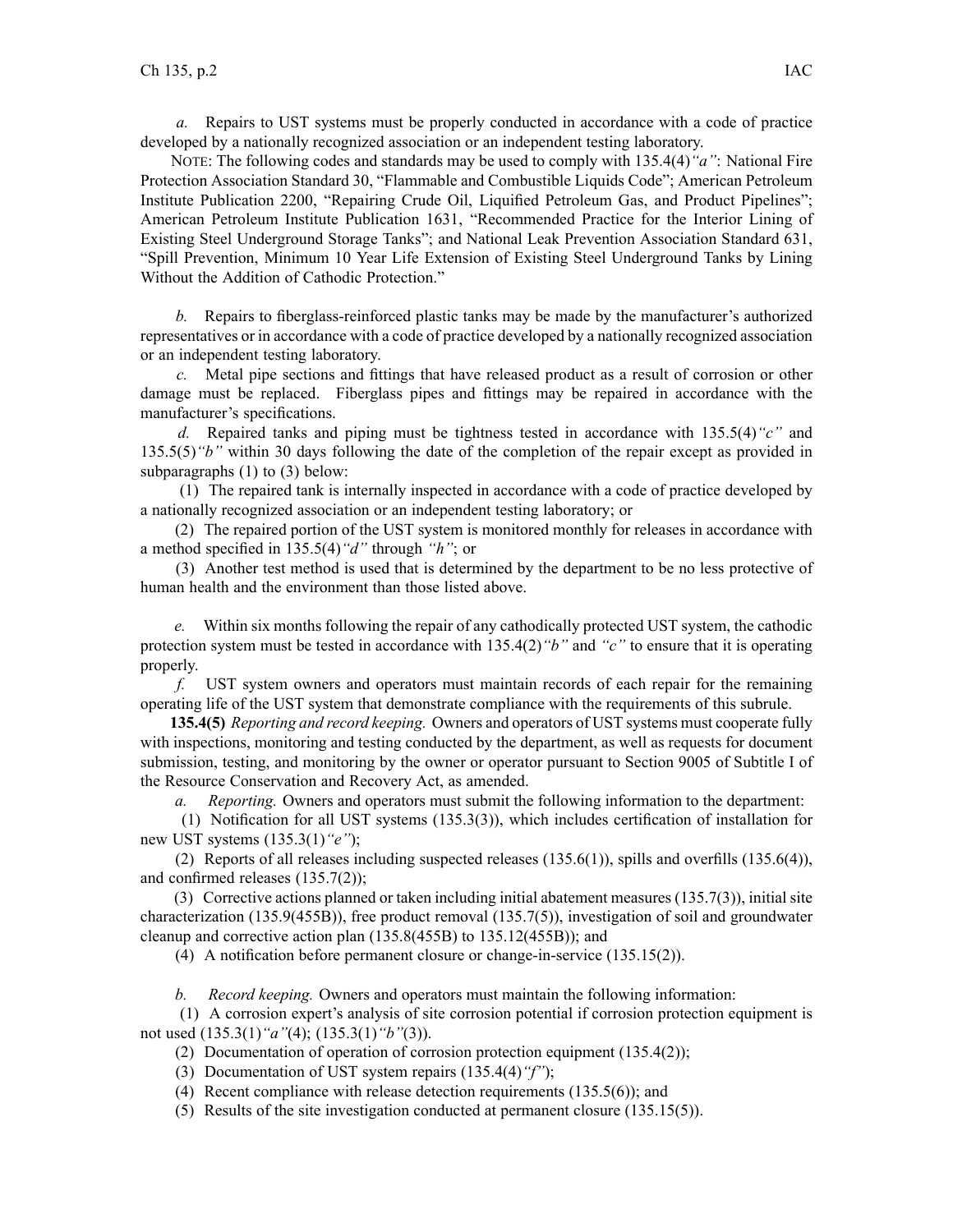*c. Availability and maintenance ofrecords.* Owners and operators must keep the recordsrequired either:

(1) At the UST site and immediately available for inspection by the department; or

(2) At <sup>a</sup> readily available alternative site and be provided for inspection to the department upon request.

NOTE: In the case of permanen<sup>t</sup> closure records required under 135.15(5), owners and operators are also provided with the additional alternative of mailing closure records to the department if they cannot be kept at the site or an alternative site as indicated above.

## **135.4(6)** *Training required for UST operators.*

*a.* An owner or operator shall designate Class A, Class B, and Class C operators for each underground storage tank system or facility that has underground storage tanks regulated by the department, excep<sup>t</sup> for unstaffed facilities, which may designate only Class A and Class B operators.

*b.* A facility may not operate after December 31, 2011, unless operators have been designated and trained as required in this rule, or unless otherwise agreed upon by the department based on <sup>a</sup> finding of good cause for failure to meet this requirement and <sup>a</sup> plan for designation and training at the earliest practicable date.

*c.* Trained operators must be readily available to respond to suspected or confirmed releases, equipment shut-offs or failures, and other unusual operating conditions.

*d.* A Class A or Class B operator should be immediately available for telephone consultation with the Class C operator when <sup>a</sup> facility is in operation. Class A or Class B operators should be able to be on site at the storage tank facility within four hours.

*e.* For staffed facilities, <sup>a</sup> Class C operator must be on site whenever the UST facility is in operation.

*f.* For unstaffed facilities, <sup>a</sup> Class B operator must be geographically located such that the person can be on site within two hours of being contacted by the public, the owner or operator of the facility, or the department. Emergency contact information and emergency procedures must be prominently displayed at the site. An unstaffed facility shall have an emergency shutoff device as provided in 135.5(1) and <sup>a</sup> sign posted in <sup>a</sup> conspicuous place that includes the name and telephone number of the facility owner, an emergency response telephone number to contact the Class B operator, and information on local emergency responders.

*g.* Designated operators must successfully complete required training under subrule 135.4(9) no later than December 31, 2011.

*h.* A person may be designated for more than one class of operator.

When a facility is found to be out of compliance, the department may require the owner and operator to retrain the designated UST system Class A, B, or C operator under <sup>a</sup> plan approved by the department. The retraining must occur within 60 days from departmental notice for Class A and Class B operators and within 15 days for Class C operators.

**135.4(7)** *UST operator responsibilities.*

*a. Class A operator.*

(1) Class A operators have the primary responsibility to operate and maintain the underground storage tank system and facility. The Class A operator's responsibilities include managing resources and personnel to achieve and maintain compliance with regulatory requirements under this chapter in the following ways:

1. Class A operators assist the owner by ensuring that underground storage tank systems are properly installed and expeditiously repaired and inspected; financial responsibility is maintained; and records of system installation, modification, inspection and repair are retained and made available to the department and licensed compliance inspectors. The Class A operator shall properly respond to and repor<sup>t</sup> emergencies caused by releases or spills from UST systems, ensure that the annual tank managemen<sup>t</sup> fees are paid, and ensure that Class B and Class C operators are properly trained.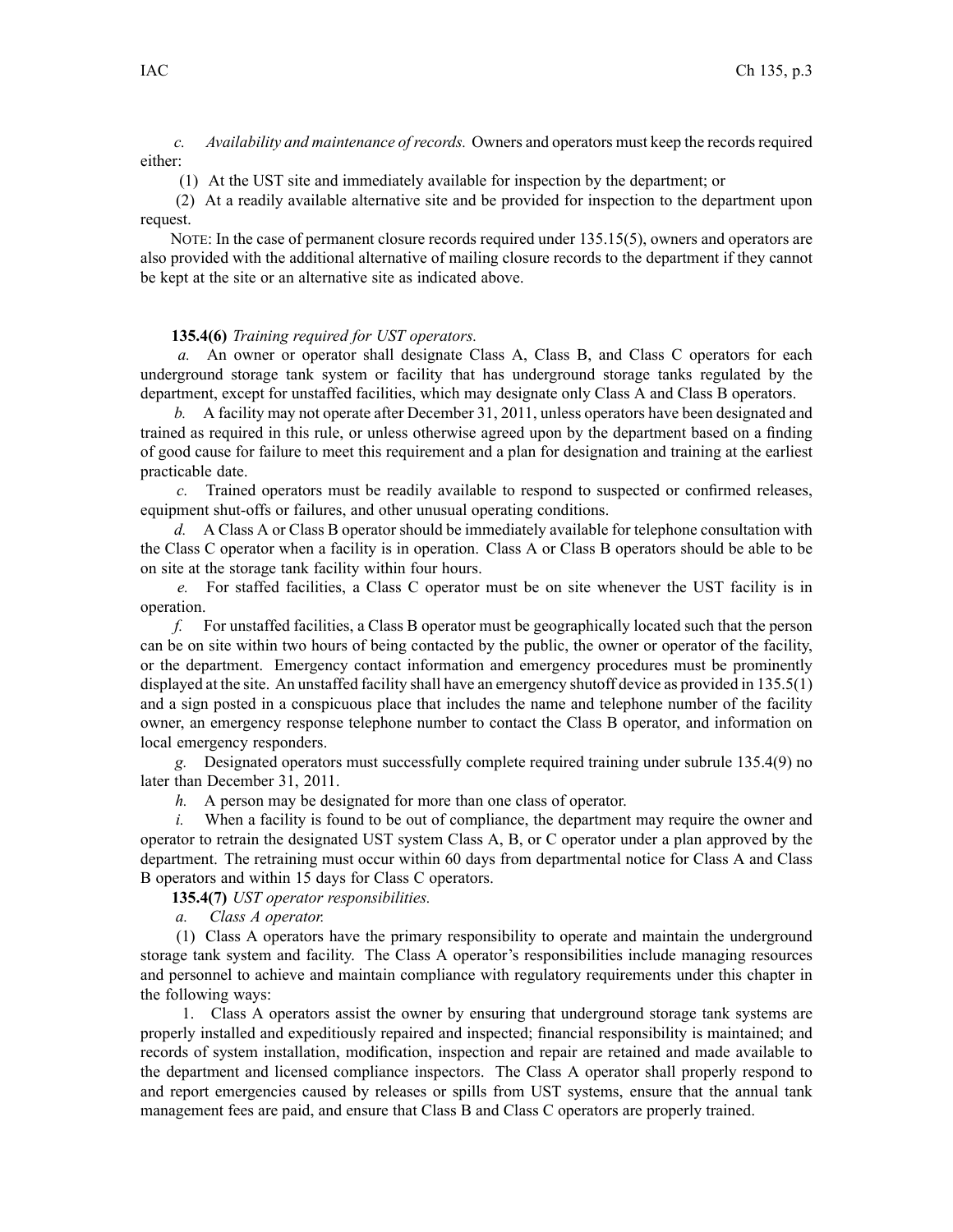2. Class A operators shall be familiar with training requirements for each class of operator and may provide required training for Class C operators.

3. Class A operators shall provide site drawings that indicate equipment locations for Class B and Class C operators.

(2) Department-licensed installers, installation inspectors, and compliance inspectors may perform Class A operator duties when employed or contracted by the tank owner to perform these functions so long as they are properly trained and designated as Class A operators pursuan<sup>t</sup> to subrules 135.4(9) through 135.4(11). Class A operators who are also licensed compliance inspectors under 567—Chapter 134, Part C, may perform in-house facility inspections of the UST system, but shall not perform department-mandated compliance inspections pursuan<sup>t</sup> to rule 567—135.20(455B). Compliance inspections of <sup>a</sup> UST facility required by rule 567—135.20(455B) must be completed by <sup>a</sup> third-party compliance inspector licensed under 567—Chapter 134, Part B.

(3) When there is <sup>a</sup> change in ownership or operatorstatus, the new owner or operator isresponsible for designating <sup>a</sup> Class A operator prior to bringing the UST system into operation. The Class A operator is responsible for ensuring that all necessary documentation for change of ownership is completed and submitted to the department and that all compliance requirements of this chapter are satisfied prior to bringing the UST system into operation. The compliance requirements may be provided to the owner or operator using the department's checklist.

If the UST system was temporarily closed, the designated Class A operator must ensure the department's checklist for returning <sup>a</sup> UST into service is followed, all compliance requirements of this chapter have been met, and the necessary documentation is submitted to the department.

(4) When there is <sup>a</sup> change in UST ownership, property ownership or operator status, the designated Class A operator for the current owner and operator is responsible for notifying the department when the change is final and, if possible, prior to the new owner or operator taking possession of the site.

## *b. Class B operator.*

(1) A Class B operator implements applicable underground storage tank regulatory requirements and standards in the field or at the tank facility. A Class B operator oversees and implements the day-to-day aspects of operation, maintenance, and record keeping for the underground storage tanks at facilities within four hours of travel time from the Class B operator's principal place of business. A Class B operator's responsibilities include, but are not limited to:

1. Performing mandated system tests at required intervals and making sure spill prevention, overfill control equipment, and corrosion protection equipment are properly functioning.

2. Assisting the owner by ensuring that release detection equipment is operational, release detection monitoring and tests are performed at the proper intervals, and release detection records are retained and made available to the department and compliance inspectors.

3. Making sure record-keeping and reporting requirements are met and that relevant equipment manufacturers' or third-party performance standards are available and followed.

4. Properly responding to, investigating, and reporting emergencies caused by releases or spills from USTs.

5. Performing UST release detection in accordance with rule 567—135.5(455B).

6. Monitoring the status of UST release detection.

7. Meeting spill prevention, overfill prevention, and corrosion protection requirements.

8. Reporting suspected and confirmed releases and taking release prevention and response actions according to the requirements of rule 567—135.6(455B).

9. Training and documenting Class C operators to make sure at least one Class C operator is on site during operating hours. Class B operators shall be familiar with Class C operator responsibilities and may provide required training for Class C operators.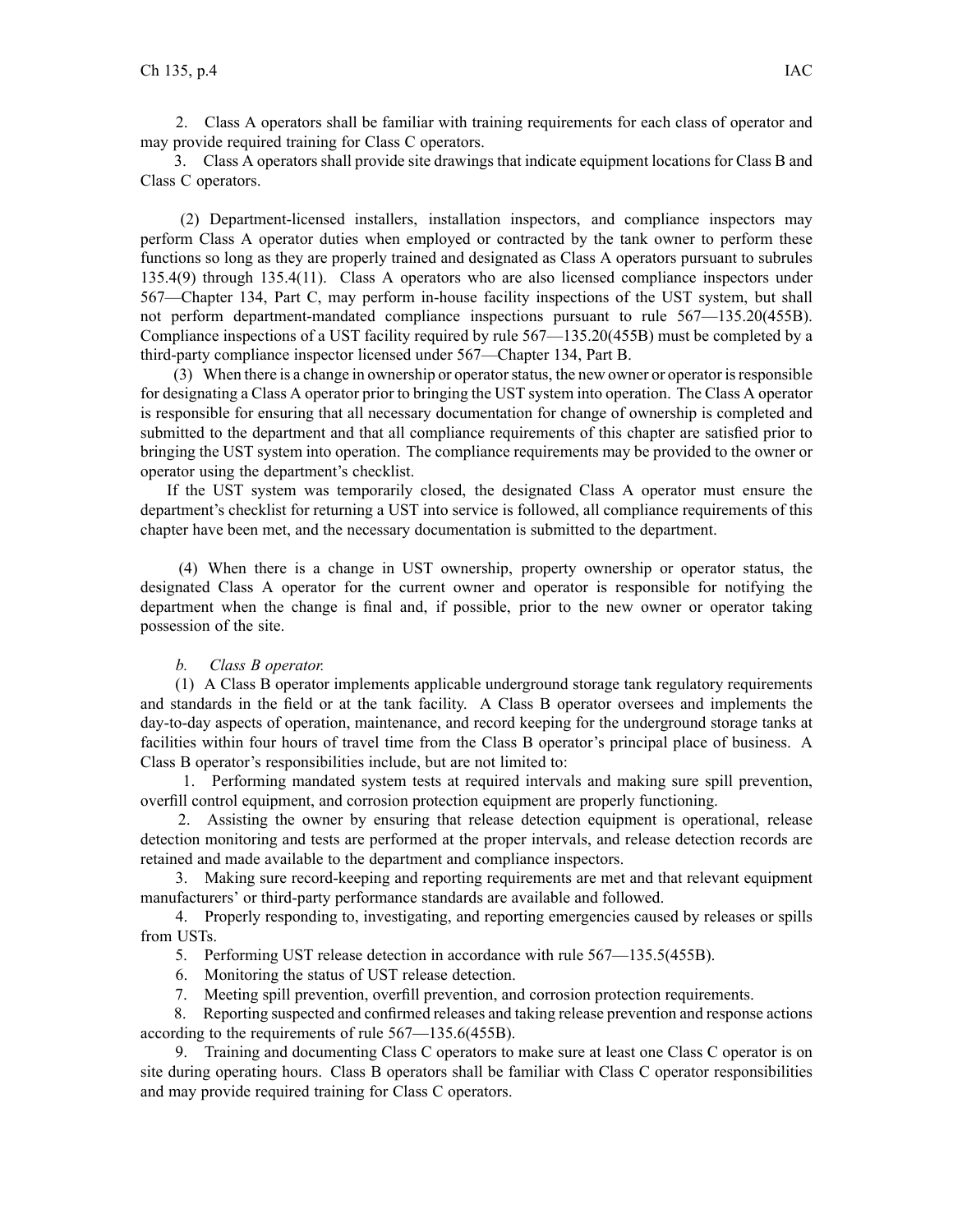(2) Department-licensed installers, installation inspectors, and compliance inspectors may perform Class B operator duties when employed or contracted by the tank owner to perform these functions so long as they are properly trained and designated as Class B operators under subrules 135.4(9) through 135.4(11). Class B operators who are also licensed compliance inspectors under 567—Chapter 134, Part C, may perform in-house facility inspections of the UST system, but cannot perform department-mandated compliance inspections pursuan<sup>t</sup> to rule 567—135.20(455B). Compliance inspections of <sup>a</sup> UST facility pursuan<sup>t</sup> to rule 567—135.20(455B) must be completed by <sup>a</sup> third-party compliance inspector licensed under 567—Chapter 134, Part B.

(3) The owner or operator of <sup>a</sup> site undergoing <sup>a</sup> change in ownership shall designate <sup>a</sup> Class B operator prior to bringing the UST system into operation. The Class B operator must conduct an inspection using the department's inspection checklist and submit the completed checklist along with the change of ownership form prior to operation. If <sup>a</sup> UST system was temporarily closed, the Class B operator shall ensure that the department's checklist for returning <sup>a</sup> UST to service is followed and that the necessary documentation is submitted to the department prior to operation of the UST system.

*c. Class C operator.* A Class C operator is an on-site employee who typically controls or monitors the dispensing or sale of regulated substances and is the first to respond to events indicating emergency conditions. A Class C operator must be presen<sup>t</sup> at the facility at all times during normal operating hours. A Class C operator monitors product transfer operations to ensure that spills and overfills do not occur. The Class C operator must know how to properly respond to spills, overfills and alarms when they do occur. In the event of <sup>a</sup> spill, overfill or alarm, <sup>a</sup> Class C operator shall notify the Class A and Class B operators, as well as the department and appropriate local emergency authorities as required by rule.

(1) Within six months after October 14, 2009, written basic operating instructions, emergency contact names and telephone numbers, and basic procedures specific to the facility shall be provided to all Class C operators and readily available on site.

(2) There may be more than one Class C operator at <sup>a</sup> storage tank facility, but not all employees of <sup>a</sup> facility need be Class C operators.

**135.4(8)** *UST operator training course requirements.* Individuals must attend <sup>a</sup> departmentapproved training course covering material designated for each operator class. Individuals must attend every session of the training, take the examination, and attend examination review.

*a. Class A operators.* To be certified as <sup>a</sup> Class A operator, the applicant must successfully complete <sup>a</sup> department-approved training course that covers underground storage tank system requirements as outlined in 567—Chapters 134 to 136. The course must also provide <sup>a</sup> general overview of the department's UST program, purpose, groundwater protection goals, public safety and administrative requirements. The training must include, but is not limited to, the following:

(1) Components and materials of underground storage tank systems.

(2) A general discussion of the content of PEI/RP900-08, Recommended Practices for the Inspection and Maintenance of UST Systems, and PEI/RP500, Recommended Practices for Inspection and Maintenance of Motor Fuel Dispensing Equipment.

(3) Spill and overfill prevention, to include the American Petroleum Institute (API) Publication RP1621, "Recommended Practice for Bulk Liquid Stock Control at Retail Outlets," and National Fire Protection Association Standard 30, "Flammable and Combustible Liquids Code."

(4) Ensuring product delivery to the correct tank by using color-symbol codes in the API Standard RP1637, "Using the API Color-Symbol System to Mark Equipment and Vehicles for Product Identification at Service Stations and Distribution Terminals."

(5) Proper fuel ordering and delivery, including procedures in API RP1007, "Loading and Unloading of MC/DOT 406 Cargo Tank Motor Vehicles."

(6) Release detection methods and related reporting requirements.

(7) Corrosion protection and inspection requirements, including the requirement to have <sup>a</sup> department-licensed cathodic protection tester.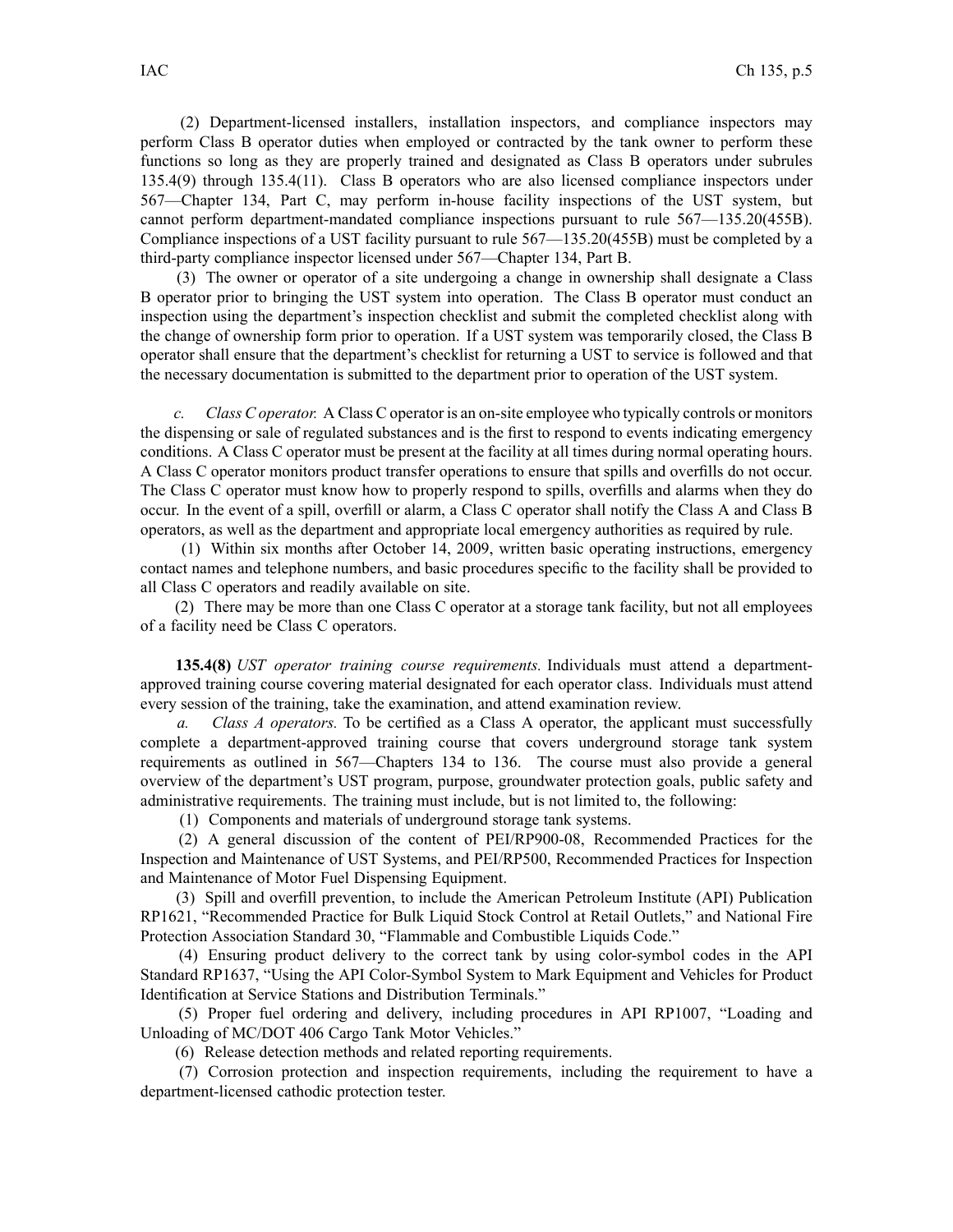(8) Discussion of the benefits of monthly or frequent inspections and content and use of inspection checklists. Training materials for operators shall include the department's "Iowa UST Operator Inspection Checklist" or <sup>a</sup> checklist template similar to the department's document.

(9) Requirement and content of third-party compliance inspections.

(10)How to properly respond to an emergency, including hazardous conditions.

(11) Product and equipment compatibility, including the department's ethanol compatibility guidance and certification.

(12)Financial responsibility, including detailed explanation of liability, notice and claim procedures, and the six-month window to check for and repor<sup>t</sup> <sup>a</sup> release prior to insurance termination to maintain coverage for corrective action.

(13)Notification of installation and storage tank registration requirements.

(14)Requirement to use department-licensed companies and individuals for UST installation, testing, lining, and removal.

(15)Temporary and permanen<sup>t</sup> closure procedures and requirements.

(16)NESHAP vapor recovery requirements.

(17)Conditions under which the department may stop fuel delivery and take enforcement action.

(18)Ensuring that annual tank managemen<sup>t</sup> fees are paid.

(19)Ensuring that suspected and confirmed releases are investigated and reported according to subrule 135.6(1).

*b. Class B operators.* To be certified as <sup>a</sup> Class B operator, the individual must successfully complete <sup>a</sup> department-approved training course that provides in-depth understanding of UST system regulations applicable to this class. Training must also provide <sup>a</sup> general overview of the department's UST program, purpose, groundwater protection goals, public safety and administrative requirements. Training shall cover the operation and maintenance requirements set forth in this chapter, including, but not limited to, the following:

(1) A general discussion of the content of PEI/RP900-08, Recommended Practices for the Inspection and Maintenance of UST Systems, and PEI/RP500, Recommended Practices for Inspection and Maintenance of Motor Fuel Dispensing Equipment.

(2) Components and materials of underground storage tank systems.

(3) Spill and overfill prevention.

(4) Ensuring product delivery to the correct tank by using color-symbol codes in the API Standard RP1637.

(5) Proper fuel ordering and delivery, including procedures from API RP1007.

(6) Methods of release detection and related reporting requirements.

(7) Corrosion protection and related testing.

(8) Discussion of the benefits of monthly or frequent inspections and content and use of inspection checklists. Training materials for operators shall include the department's "Iowa UST Operator Inspection Checklist" or <sup>a</sup> checklist template similar to the department's document.

(9) Requirement and content of third-party compliance inspections.

(10)Emergency response, reporting and investigating releases.

(11) Product and equipment compatibility, including the department's ethanol compatibility guidance and certification.

(12)Financial responsibility, including detailed explanation of liability, notice and claim procedures, and the six-month window to check for and repor<sup>t</sup> <sup>a</sup> release prior to insurance termination to maintain coverage for corrective action.

(13)Notification of installation and storage tank registration requirements.

(14)Requirement to use department-licensed companies and individuals for UST installation, testing, lining, and removal.

(15)Reporting and record-keeping requirements.

(16)Overview of Class C operator training requirements.

(17)NESHAP vapor recovery requirements.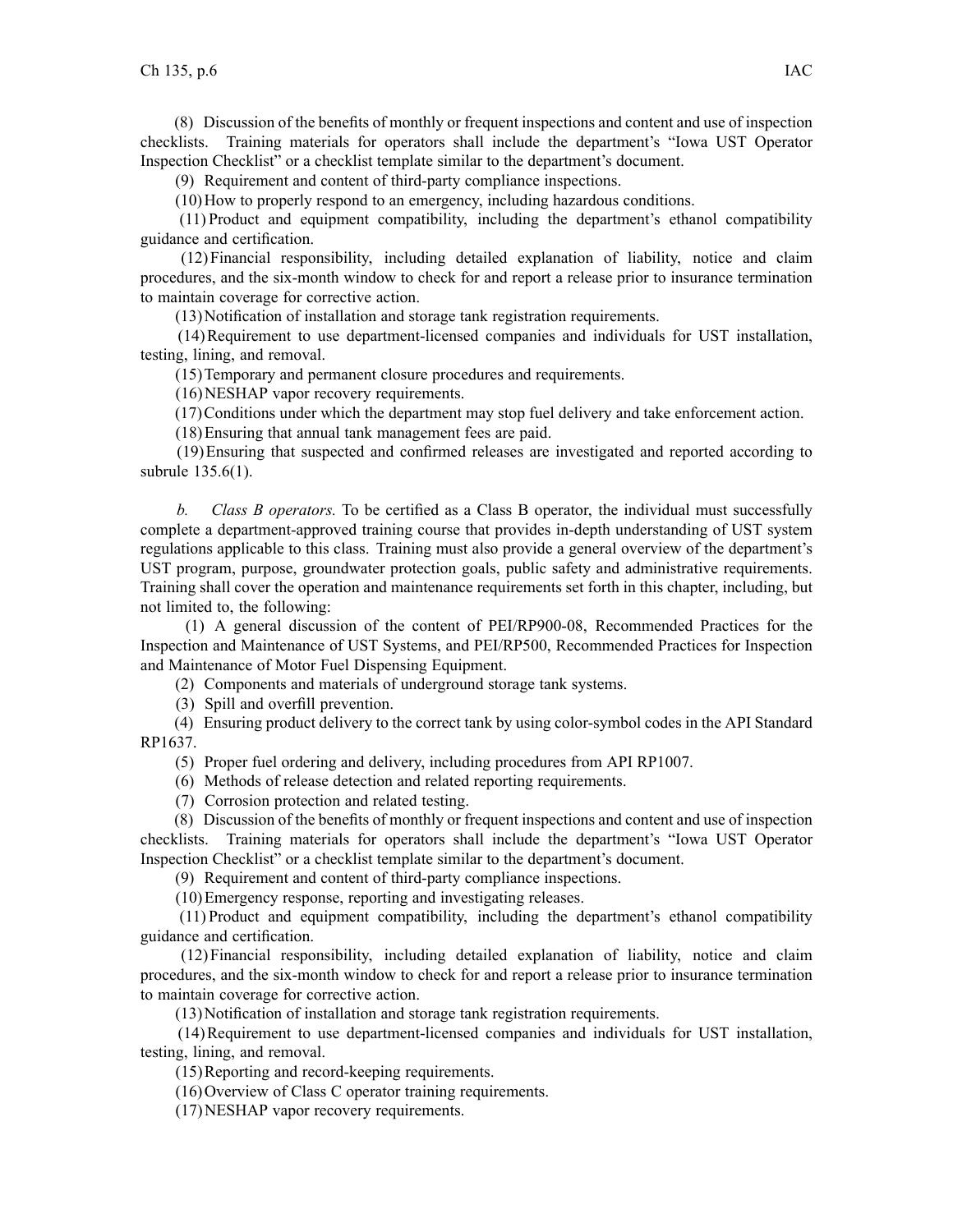(18)Conditions under which the department may stop fuel delivery and take enforcement action.

*c. Class C operators.* To be certified as <sup>a</sup> Class C operator, an individual must complete <sup>a</sup> department-approved training course that covers, at <sup>a</sup> minimum, <sup>a</sup> general overview of the department's UST program and purpose; groundwater protection goals; public safety and administrative requirements; and action to be taken in response to an emergency condition due to <sup>a</sup> spill or release from <sup>a</sup> UST system. Training must include written procedures for the Class C operator, including notification instructions necessary in the event of emergency conditions. The written instructions and procedures must be readily available on site. A Class A or Class B operator may provide Class C training.

**135.4(9)** *Examination and review requirement.* Class A and Class B operators must complete the department-approved training course and take an examination to verify their understanding and knowledge. The examination may include both written and practical (hands-on) testing activities. The trainer must follow up the examination with <sup>a</sup> review of missed test questions with the class or individual to ensure understanding of problem areas. Upon successful completion of the training course, the applicant will receive <sup>a</sup> certificate verifying the applicant's status as <sup>a</sup> Class A, Class B, or Class C operator.

*a. Reciprocity.* The department may waive the training course for operators upon <sup>a</sup> showing of successful completion of <sup>a</sup> training course and examination approved by another state or regulatory agency that the department determines are substantially equivalent to the UST requirements contained in this chapter.

*b. Transferability to another UST site.* Class A and Class B operators may transfer to other UST facilities in Iowa provided the operator is properly designated by the facility owner as <sup>a</sup> Class A or Class B operator according to 567—subrule 134.4(13). Class A and Class B operators transferring from other states shall seek prior approval of training qualifications, unless the department has preapproved the out-of-state program as substantially equivalent to the requirements of this chapter.

**135.4(10)** *Timing of UST operator training.*

*a.* An owner shall ensure that Class A, Class B, and Class C operators are trained as soon as practicable after October 14, 2009, contingent upon availability of approved training providers, but not later than December 31, 2011, excep<sup>t</sup> as provided in paragraph 135.4(6)*"b."*

*b.* When <sup>a</sup> Class A or Class B operator is replaced, <sup>a</sup> new operator must be trained prior to assuming duties for that class of operator.

*c.* Class C operators must be trained before assuming the duties of <sup>a</sup> Class C operator. Within six months after October 14, 2009, written basic operating instructions, emergency contact names and telephone numbers, and basic procedures specific to the facility shall be provided to all Class C operators and readily available on site. A Class C operator may be briefed on these procedures concurrent with annual safety training required under Occupational Safety and Health Administration regulations, 29 CFR, Part 1910.

## **135.4(11)** *Documentation of operator training.*

*a.* The owner of an underground storage tank facility shall maintain <sup>a</sup> list of designated operators. The list shall be made available to the department in accordance with subrule 135.4(5). The list shall represen<sup>t</sup> the current Class A, Class B and Class C operators for the UST facility and must include:

(1) The name of each operator and the operator's class(es); contact information for Class A and Class B operators; the date each operator successfully completed initial training and refresher training, if any; the name of the company providing the training; and the name of the trainer.

(2) For all classes of operators, the site(s) for which an operator is responsible if more than one site.

*b.* A copy of the certificates of training for Class A and Class B operators shall be on file and readily available for inspection in accordance with subrule 135.4(5).

*c.* A copy of the certificates of training for Class B and Class C operators shall be available at each facility for which the operator is responsible.